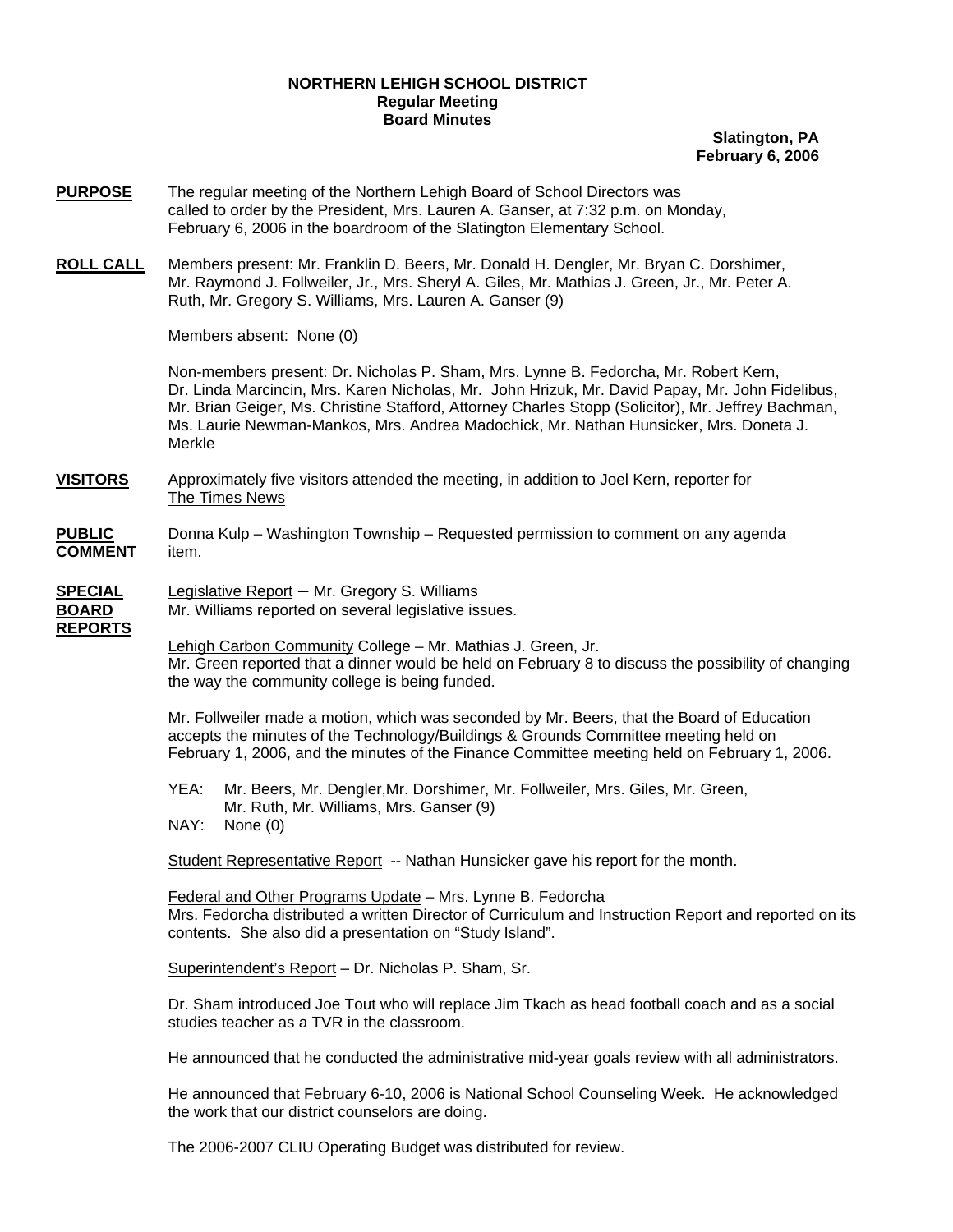| SUPT.'S<br><b>REPORT</b><br>(Con't.)  | Dr. Sham discussed changes that will be taking place in the Earned Income Tax Office.<br>Christiine Stafford, Business Manager, read a press release explaining what would be happening in<br>the EIT office.           |                                         |                                                                                                                           |  |                                                    |                                                                           |  |
|---------------------------------------|-------------------------------------------------------------------------------------------------------------------------------------------------------------------------------------------------------------------------|-----------------------------------------|---------------------------------------------------------------------------------------------------------------------------|--|----------------------------------------------------|---------------------------------------------------------------------------|--|
|                                       | Mr. Williams made a motion, which was seconded by Mr. Green, that the Board of Education<br>approves to appoint Lori Geronikos to the Northern Lehigh Educational Foundation Board of<br>Directors.                     |                                         |                                                                                                                           |  |                                                    |                                                                           |  |
|                                       | <b>ROLL CALL:</b><br>YEA:<br>NAY:                                                                                                                                                                                       |                                         | Mr. Dorshimer, Mr. Green, Mr. Ruth, Mr. Williams, Mr. Green (5)<br>Mr. Beers. Mr. Dengler, Mr. Follweiler, Mrs. Giles (4) |  |                                                    |                                                                           |  |
|                                       | Motion carried.                                                                                                                                                                                                         |                                         |                                                                                                                           |  |                                                    |                                                                           |  |
|                                       | An Executive Session was held in the Superintendent's Office beginning at 7:10 p.m. It was<br>continued after the meeting to discuss personnel issues.                                                                  |                                         |                                                                                                                           |  |                                                    |                                                                           |  |
| <b>PERSONNEL</b>                      | Mr. Follweiler made a motion, which was seconded by Mr. Dengler, that the Board of Education<br>approves the following personnel items:                                                                                 |                                         |                                                                                                                           |  |                                                    |                                                                           |  |
| Appointment                           | Jamie Farber*                                                                                                                                                                                                           |                                         |                                                                                                                           |  |                                                    |                                                                           |  |
| Jamie Farber                          | Assignment:                                                                                                                                                                                                             |                                         | Title I Aide (Certified Paraprofessional)<br>replacing Nancy Wagner, who resigned.                                        |  |                                                    |                                                                           |  |
|                                       | Salary:                                                                                                                                                                                                                 |                                         | 169 Days Per Year                                                                                                         |  | \$10.17 Per Hour/6 1/2 Hours Per Day/Approximately |                                                                           |  |
|                                       | <b>Effective Date:</b><br>*60-Day Probationary Period                                                                                                                                                                   |                                         | January 30, 2006                                                                                                          |  |                                                    |                                                                           |  |
| Joseph Tout                           | Joseph Tout<br>Assignment:                                                                                                                                                                                              | will retire.                            | <b>Temporary Vacancy Replacement Teacher</b>                                                                              |  |                                                    | Social Studies Teacher in the senior high school, replacing Jim Tkach who |  |
|                                       | Salary:                                                                                                                                                                                                                 |                                         | Bargaining Agreement Salary Schedule)                                                                                     |  |                                                    | \$38,000 (Pro-Rated) (Step 1 Bachelors on the 2005- 2006 NLEA Collective  |  |
|                                       | <b>Effective Date:</b><br><b>Termination Date:</b>                                                                                                                                                                      |                                         | Upon Release From Present Employer<br>On or about June 16, 2006                                                           |  |                                                    |                                                                           |  |
| Substitutes<br>Non-Instruct-<br>ional | Approve the following substitute aides for the 2005-2006 school year at the rate of<br>\$7.25 per hour: Jamie Farber and Christine Lutz                                                                                 |                                         |                                                                                                                           |  |                                                    |                                                                           |  |
| Resignation                           | Accept the resignation of Jodi Wieand from her position of English As A Second Language<br>teacher, effective January 19, 2006.                                                                                         |                                         |                                                                                                                           |  |                                                    |                                                                           |  |
| Salary<br>Adjustments                 | Acknowledge the following teachers who have completed the requirements per the<br>Collective Bargaining Agreement that would entitle them to a salary increase for the<br>second semester of the 2005-2006 school year: |                                         |                                                                                                                           |  |                                                    |                                                                           |  |
|                                       | Tanya Simms<br>From: Step 2B+24<br>To:                                                                                                                                                                                  | Step 2 Masters \$40,000                 | \$38,900                                                                                                                  |  |                                                    |                                                                           |  |
|                                       | Anthony Jordan<br>From:<br>To:                                                                                                                                                                                          | Step $4B+24$<br>Step 4 Masters \$41,100 | \$39,600                                                                                                                  |  |                                                    |                                                                           |  |
| Leave                                 | Family Medical Approve the request of employee number 2300 to take a Family Medical Leave of Absence<br>beginning on or about April 16, 2006 and continuing for the remainder of the 2005-2006 school year.             |                                         |                                                                                                                           |  |                                                    |                                                                           |  |
| Unpaid                                | Approve the following unpaid volunteer aide in the Peters Elementary School for the 2005-<br>Volunteer Aide 2006 school year: Evelyn Mateo (Pending verification of clearances)                                         |                                         |                                                                                                                           |  |                                                    |                                                                           |  |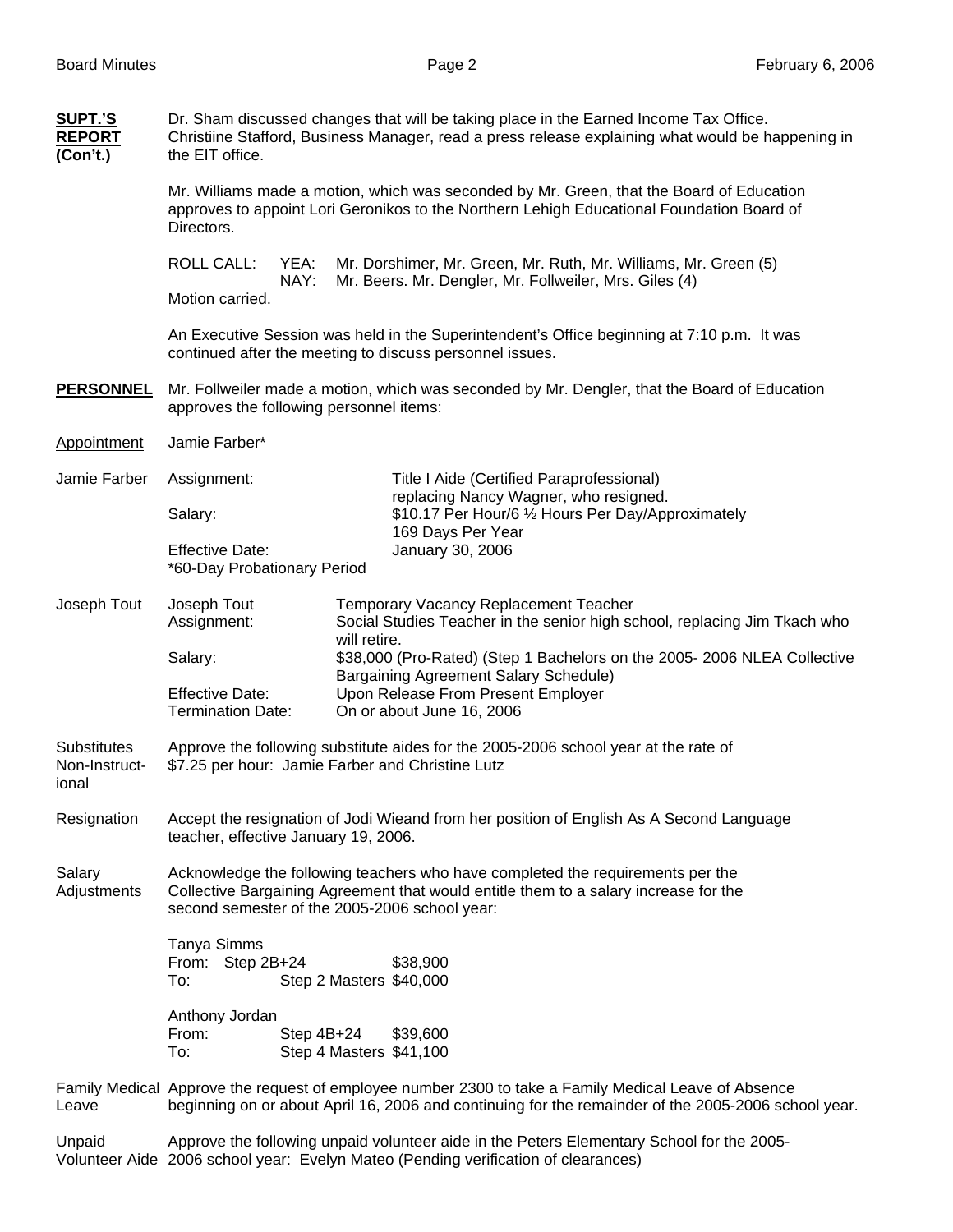| <b>PERSONNEL</b><br>(Con't.)<br><b>Eliminate EIT</b><br>Collector &<br>Aide<br>Positions | Approve to eliminate the positions and associated salary and benefits of Earned Income Tax<br>Collector and part-time office aide for the Earned Income Tax Office effective March 1, 2006.<br>Further, authorize the administration to contract on a per diem (1099 non-employee) basis with the<br>current EIT collector for services required for completion of a final audit and any required closure<br>paperwork which will be conducted between March 1 and June 30. |  |  |  |  |  |
|------------------------------------------------------------------------------------------|-----------------------------------------------------------------------------------------------------------------------------------------------------------------------------------------------------------------------------------------------------------------------------------------------------------------------------------------------------------------------------------------------------------------------------------------------------------------------------|--|--|--|--|--|
| Joe Tout                                                                                 | Approve to appoint Joseph Tout as the Northern Lehigh School District Head<br>Football Coach Football Coach for the 2006-2007 football season. Salary to be determined upon ratification<br>of a new NLEA Collective Bargaining Agreement.                                                                                                                                                                                                                                  |  |  |  |  |  |
|                                                                                          | YEA:<br>Mr. Beers, Mr. Dengler, Mr. Dorshimer, Mr. Follweiler, Mrs. Giles, Mr. Green,<br>Mr. Ruth, Mr. Williams, Mrs. Ganser (9)<br>NAY:<br>None $(0)$                                                                                                                                                                                                                                                                                                                      |  |  |  |  |  |
| <b>POLICY</b>                                                                            | Mrs. Giles made a motion, which was seconded by Mr. Beers that the Board of Education approves<br>the following policy items:                                                                                                                                                                                                                                                                                                                                               |  |  |  |  |  |
| Policies For<br>Second<br>Reading                                                        | Approve to revise school board policy #335 - Administrative Employees - Family and<br>Medical Leaves, as presented after second reading.                                                                                                                                                                                                                                                                                                                                    |  |  |  |  |  |
|                                                                                          | Approve to revise school board policy #535 - Classified Employees - Family and Medical<br>Leaves, as presented after second reading.                                                                                                                                                                                                                                                                                                                                        |  |  |  |  |  |
| Amend<br>Motion                                                                          | Mr. Ruth made a motion, which was seconded by Mr. Dengler, to separate Item A and<br>B and take them as separate motions:                                                                                                                                                                                                                                                                                                                                                   |  |  |  |  |  |
| Vote On<br>Amendment                                                                     | YEA:<br>Mr. Beers, Mr. Dengler, Mr. Dorshimer, Mr. Follweiler, Mrs. Giles, Mr. Green,<br>Mr. Ruth, Mr. Williams, Mrs. Ganser (9)<br>NAY:<br>None $(0)$                                                                                                                                                                                                                                                                                                                      |  |  |  |  |  |
| Vote On<br>Policies                                                                      | Mr. Beers, Mr. Dengler, Mr. Dorshimer, Mr. Follweiler, Mrs. Giles, Mr. Green,<br>YEA:<br>Mr. Ruth, Mr. Williams, Mrs. Ganser (9)<br>NAY:<br>None $(0)$                                                                                                                                                                                                                                                                                                                      |  |  |  |  |  |
| Public<br>Comment                                                                        | Donna Kulp - Washington Township - Questioned what positions the first three individuals held in<br>the district. She wanted to know if there was a set dollar amount for secretaries to go to<br>conferences.                                                                                                                                                                                                                                                              |  |  |  |  |  |
| Conferences                                                                              | Kathy Tschudy - Tides of Change - Sponsored by Carbon Lehigh Intermediate Unit - March<br>and 8, 2006 – Registration: \$200.00 – Funded through the District Staff Development Budget.                                                                                                                                                                                                                                                                                      |  |  |  |  |  |
|                                                                                          | Kay Rau - Tides of Change - Sponsored by Carbon Lehigh Intermediate Unit - half day on<br>March 7 and half day on 8, 2006 - Registration: \$100.00, Travel: \$20.00 - Total Approximate<br>Cost: \$120.00 Funded through the Director of Support Services Budget.                                                                                                                                                                                                           |  |  |  |  |  |
|                                                                                          | Heather Tift - ACAPA Spring Conference - Sponsored by ACAPA - March 22-24, 2006 -<br>Hershey, PA - Registration: \$170.00, Meals: \$10.00, Lodging: \$246.00 - Total Approximate<br>Cost: \$426.00 - Funding - Business Office.                                                                                                                                                                                                                                             |  |  |  |  |  |
|                                                                                          | Suzanne Mengel - Significantly Reduced Playground Discipline Conference - Sponsored by<br>Bureau of Education & Research - Allentown, PA - Registration:<br>$$169.00 - Funding:$<br>Safe & Drug Free Schools.                                                                                                                                                                                                                                                               |  |  |  |  |  |
|                                                                                          | Sandra Vajda – Active Strategies for Strengthening & Enhancing Your Foreign Language<br>Program - Sponsored by Bureau of Education & Research - Allentown, PA - Registration:<br>\$179.00 - Funding - Curriculum & Instruction Budget                                                                                                                                                                                                                                       |  |  |  |  |  |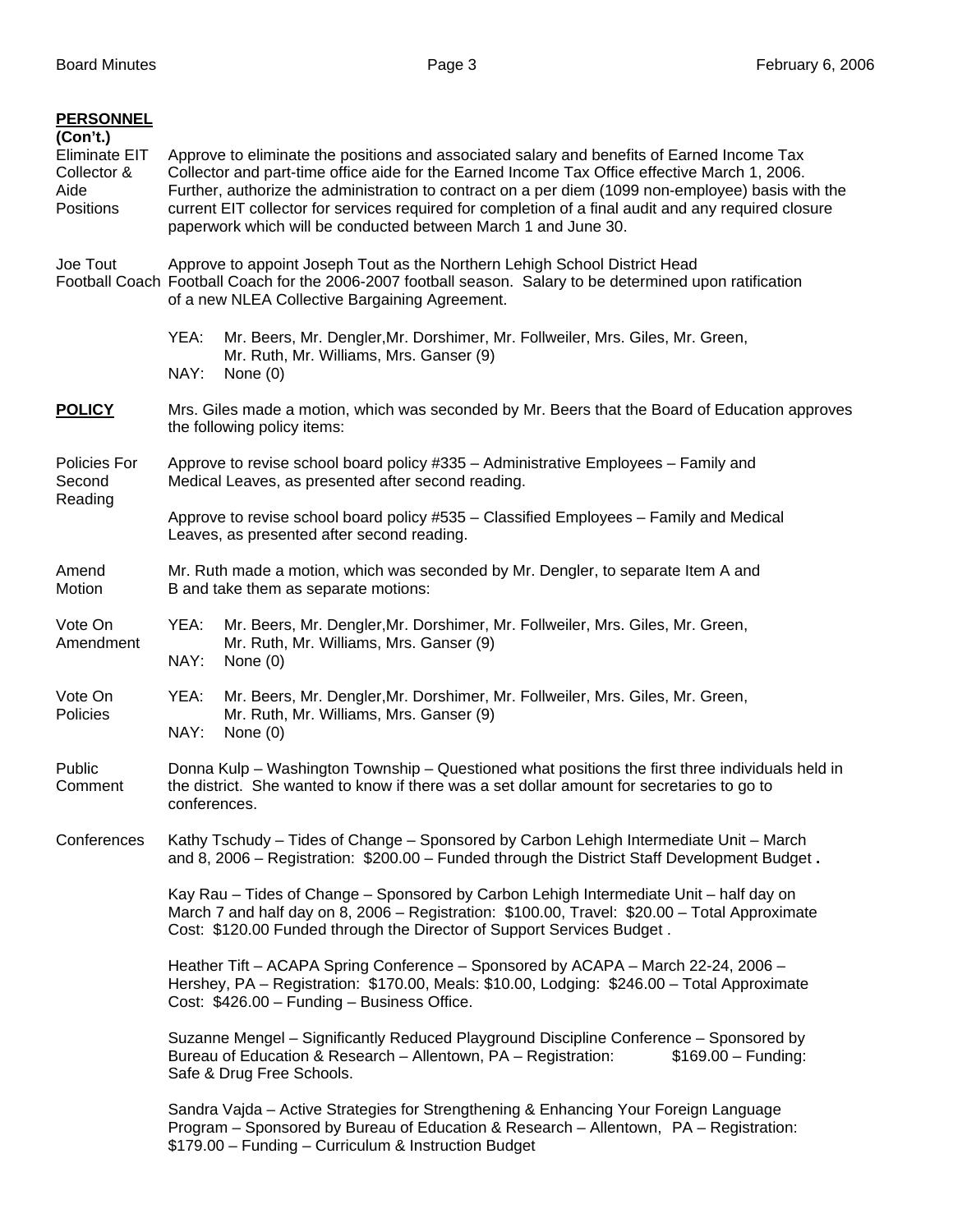| <b>POLICY</b>                                 |                                                                                                                                                                                                                                                                                                                                                                                                                                                                                                                           |  |  |  |  |
|-----------------------------------------------|---------------------------------------------------------------------------------------------------------------------------------------------------------------------------------------------------------------------------------------------------------------------------------------------------------------------------------------------------------------------------------------------------------------------------------------------------------------------------------------------------------------------------|--|--|--|--|
| (Con't.)                                      | Robert Kern - Student Discipline Issues In Pennsylvania - Sponsored by Lorman Education<br>Services - March 15, 2006 - Bethlehem, PA - Registration \$259.00 - Funding: Curriculum &<br><b>Instruction Budget</b>                                                                                                                                                                                                                                                                                                         |  |  |  |  |
| Vote On<br>Conferences                        | YEA:<br>Mr. Beers, Mr. Dengler, Mr. Dorshimer, Mr. Follweiler, Mrs. Giles, Mr. Green,<br>Mr. Ruth, Mr. Williams, Mrs. Ganser (9)<br>NAY:<br>None $(0)$                                                                                                                                                                                                                                                                                                                                                                    |  |  |  |  |
| OLD<br><b>BUSINESS</b>                        | Mr. Green asked for clarification on what is considered a uniform with regard to our sports teams,<br>particularly when a team or individual goes to or participates in a district or state final and the board<br>has provided them with part of their equipment. He was asking in particular about what last year's<br>state wrestling team should have gotten. He also expressed some concern that the wrestling team<br>had to use money from their refreshment stand account to purchase part of their new uniforms. |  |  |  |  |
| Reimburse<br>Wrestling<br><b>Budget</b>       | Mr. Green made a motion, which was seconded by Mr. Beers that the Board of Education approves<br>to reimburse the wrestling budget for the entire amount of the cost of the uniforms that were given to<br>the team that won States in 2005 with a maximum amount not to exceed \$3000.00 for everything.                                                                                                                                                                                                                 |  |  |  |  |
| <b>Table Motion</b>                           | Mr. Green made a motion to table the motion, assuming that the board takes action on this item at<br>the next meeting.                                                                                                                                                                                                                                                                                                                                                                                                    |  |  |  |  |
| Withdraw<br>Request to<br><b>Table Motion</b> | Mr. Green withdrew his request to table the motion.                                                                                                                                                                                                                                                                                                                                                                                                                                                                       |  |  |  |  |
|                                               | <b>ROLL CALL:</b><br>YEA: Mr. Follweiler, Mrs. Giles, Mr. Green, Mr. Williams, Mr. Beers (5)                                                                                                                                                                                                                                                                                                                                                                                                                              |  |  |  |  |
|                                               | NAY: Mr. Dengler, Mr. Dorshimer, Mr. Ruth, Mrs. Ganser (4)<br>Motion carried.                                                                                                                                                                                                                                                                                                                                                                                                                                             |  |  |  |  |
| <b>NEW</b><br><b>BUSINESS</b>                 | Mr. Dorshimer made a motion, which was seconded by Mr. Green, that the Board of Education<br>approves changes to the Northern Lehigh School District Emergency Operations<br>Plan as presented.                                                                                                                                                                                                                                                                                                                           |  |  |  |  |
|                                               | YEA:<br>Mr. Beers, Mr. Dengler, Mr. Dorshimer, Mr. Follweiler, Mrs. Giles, Mr. Green,<br>Mr. Ruth, Mr. Williams, Mrs. Ganser (9)<br>NAY:<br>None $(0)$                                                                                                                                                                                                                                                                                                                                                                    |  |  |  |  |
|                                               | Mr. Ruth reported that he has some information about the technology interns. He wanted<br>to know if the administration is interested in pursuing this concept.                                                                                                                                                                                                                                                                                                                                                           |  |  |  |  |
| <b>FINANCIAL</b>                              | Mr. Dorshimer made a motion, which was seconded by Mr. Williams, that the Board of<br>Education approves the following financial items:                                                                                                                                                                                                                                                                                                                                                                                   |  |  |  |  |
| Amend<br>Motion                               | Mr. Ruth made a motion, which was seconded by Mr. Williams to separate the financial<br>items on the regular agenda (A-G) from those on the addendum (H-J).                                                                                                                                                                                                                                                                                                                                                               |  |  |  |  |
| Vote To<br>Accept<br>Amendment                | YEA:<br>Mr. Beers, Mr. Dengler, Mr. Dorshimer, Mr. Follweiler, Mrs. Giles, Mr. Green,<br>Mr. Ruth, Mr. Williams, Mrs. Ganser (9)<br>NAY:<br>None $(0)$                                                                                                                                                                                                                                                                                                                                                                    |  |  |  |  |
| Items A-G:<br>PC Abate-<br>ments              | Approve abatements/exonerations of per capita taxes, for the residents that fall within the<br>guidelines, as listed presented.                                                                                                                                                                                                                                                                                                                                                                                           |  |  |  |  |
| ment Portfolio                                | Cash Manage- Approve the Arthurs Lestrange Cash Management Portfolio for the month of December<br>2005.                                                                                                                                                                                                                                                                                                                                                                                                                   |  |  |  |  |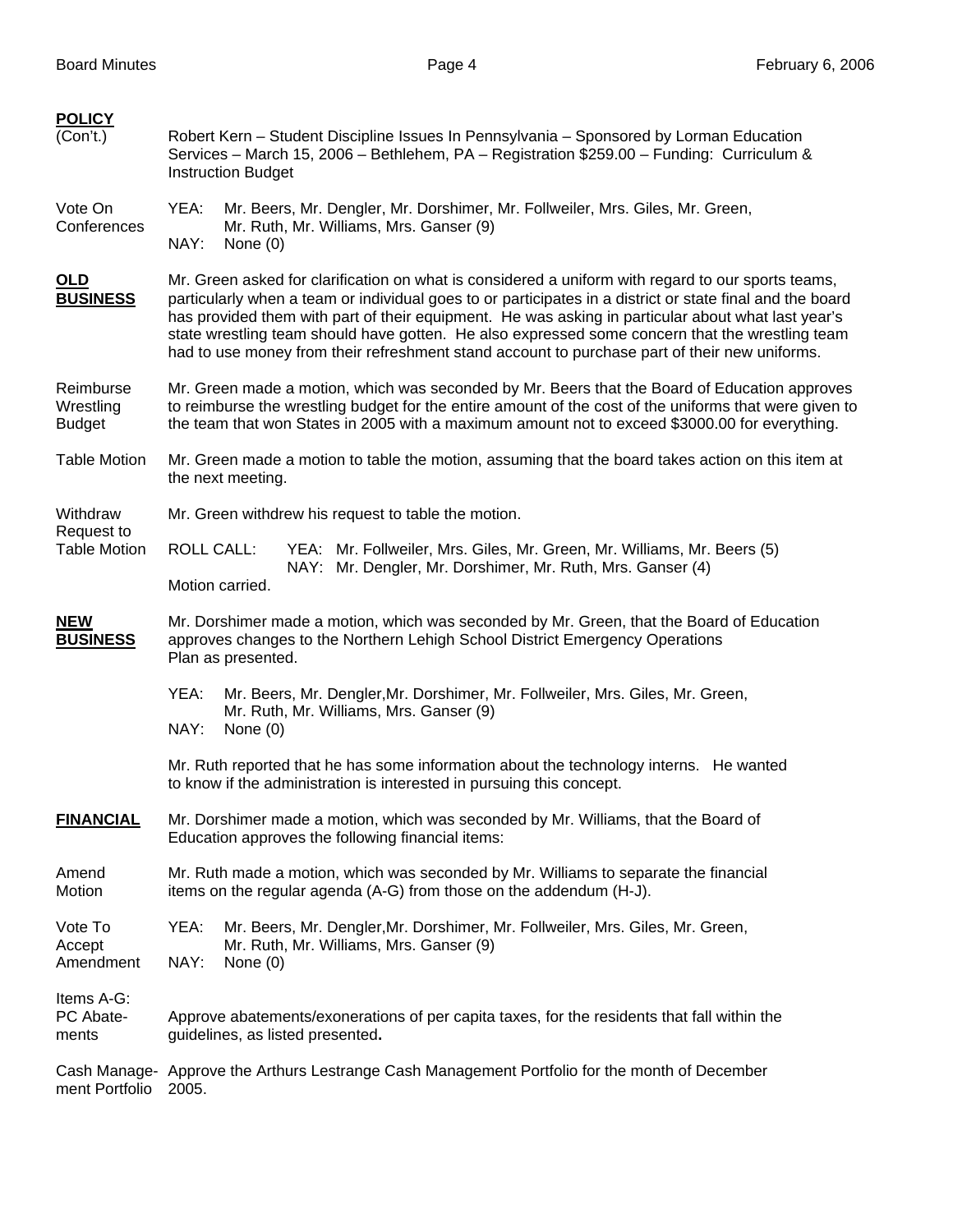| <b>FINANCIAL</b><br>(Con't.)<br><b>CENTAX</b>                                | Appoint Central Tax Bureau of Pennsylvania, Inc. (CENTAX) as the commissioned Earned<br>Income Tax and Occupational Privilege Tax Collector for the Northern Lehigh School<br>District effective March 1, 2006, pending favorable legal review of the contract terms of<br>agreement.                                                                                                                                                                                                            |  |  |  |  |  |  |
|------------------------------------------------------------------------------|--------------------------------------------------------------------------------------------------------------------------------------------------------------------------------------------------------------------------------------------------------------------------------------------------------------------------------------------------------------------------------------------------------------------------------------------------------------------------------------------------|--|--|--|--|--|--|
| 2004-2005<br><b>Audits Report</b>                                            | Accept the 2004-05 audit and management reports for single audit, earned income tax and<br>occupational privilege tax offices. Copies of the audits were distributed at the February 1,<br>2006 Finance Committee meeting.                                                                                                                                                                                                                                                                       |  |  |  |  |  |  |
| 2001-2004<br><b>Audit Reports</b><br><b>Real Estate</b><br><b>Tax Refund</b> | Accept the state audit report as presented for fiscal years ending 2001, 2002, 2003 and<br>2004 as presented at the February 1, 2006 Finance Committee meeting.<br>Approve a real estate tax refund in the amount of \$4,816.63 to LSI Tax Services<br>c/o Sovereign Bank, 3100 New York Dr., Suite 100, Pasadena, CA 91107. The refund is due<br>to a duplicate payment of real estate taxes for property located at 6444 Ventura Dr. in<br>Washington Twsp. for the 2005-2006 school tax year. |  |  |  |  |  |  |
|                                                                              | Approve a real estate tax refund in the amount of \$1,372.60 to First American Tax<br>Department, PO Box 656, Exton, PA 19341-9773. The refund is due to a duplicate payment<br>of real estate taxes for property located at 3925 E. Grant St. in Washington Twsp. for the 2005-2006<br>school tax year.                                                                                                                                                                                         |  |  |  |  |  |  |
| Items<br>H-J                                                                 | Approve to enter into a five (5) year Service Agreement with PenTeleData for a Point to<br>Point Connection to connectivity between Slatington Elementary School and Carbon Lehigh                                                                                                                                                                                                                                                                                                               |  |  |  |  |  |  |
| PenTeleData<br>Connection<br>Slatington El.<br>& CLIU                        | Intermediate Unit #21 in the amount \$1100 per month.                                                                                                                                                                                                                                                                                                                                                                                                                                            |  |  |  |  |  |  |
| PenTeleData<br>Slatington &<br>Peters Elem.                                  | Approve to enter into a five (5) year Service Agreement with PenTeleData for a Point to Point<br>Connection To connectivity between Slatington Elementary School and Peters Elementary School in the amount<br>\$867.00 per month.                                                                                                                                                                                                                                                               |  |  |  |  |  |  |
| Telcove<br>Contract                                                          | Approve a five-year (5) contract for local and long-distance telephone service with Telcove of Eastern<br>Pennsylvania G.P.at a monthly recurring cost of \$1351.20 per month, \$0.06 for intrastate calls and<br>\$0.05 for interstate calls. The State of Pennsylvania recently announced a five-year extension of the<br>Commonwealth's telecommunications services contract with TelCove.                                                                                                    |  |  |  |  |  |  |
| Vote On<br>Amended<br>Motion                                                 | Mr. Beers, Mr. Dengler, Mr. Dorshimer, Mr. Follweiler, Mrs. Giles, Mr. Green,<br>YEA:<br>Mr. Ruth, Mr. Williams, Mrs. Ganser (9)<br>NAY:<br>None $(0)$                                                                                                                                                                                                                                                                                                                                           |  |  |  |  |  |  |
| Public<br>Comment                                                            | Donna Kulp – Washington Township – Questioned grant money available from CLIU for<br>telecommunications.                                                                                                                                                                                                                                                                                                                                                                                         |  |  |  |  |  |  |
| Vote On<br><b>Main Motion</b>                                                | Mr. Beers, Mr. Dengler, Mr. Dorshimer, Mr. Follweiler, Mrs. Giles, Mr. Green,<br>YEA:<br>Mr. Ruth, Mr. Williams, Mrs. Ganser (9)<br>NAY:<br>None $(0)$                                                                                                                                                                                                                                                                                                                                           |  |  |  |  |  |  |
| <b>CORRES-</b><br><b>PONDENCE</b>                                            | Mrs. Ganser announced that she received correspondence from CLIU 21 about a<br>School Board Conference on March 29 at the Days Inn.                                                                                                                                                                                                                                                                                                                                                              |  |  |  |  |  |  |
|                                                                              | Mr. Ruth wanted to know why the elementary school has to purchase bottled<br>water at lunch.                                                                                                                                                                                                                                                                                                                                                                                                     |  |  |  |  |  |  |